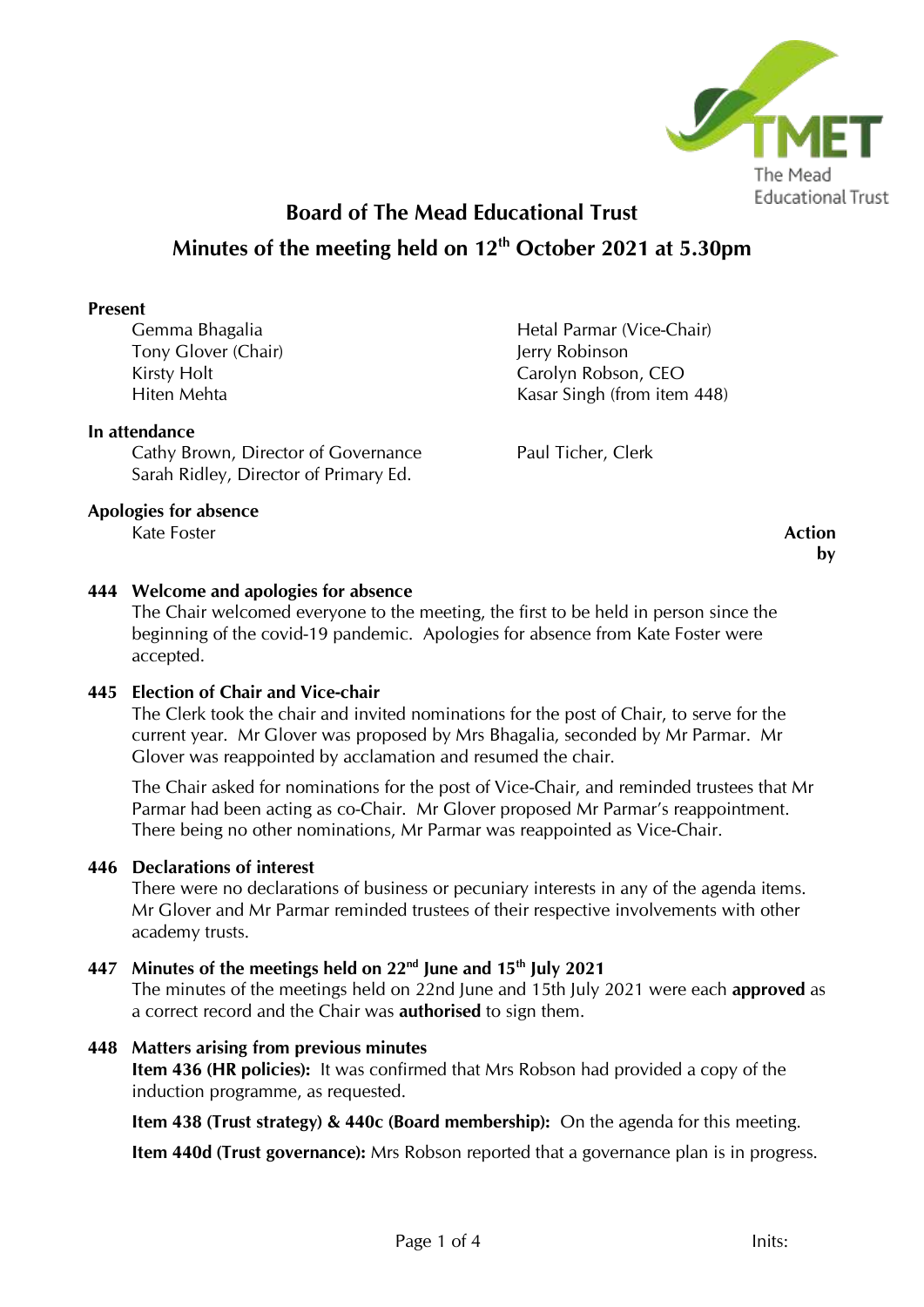**Item 440e (Succession planning):** Mrs Robson reported that she and Lisa Cochrane, Director of People and Organisational Development, had been working on a draft people plan, which would include succession planning. This would be ready later in the term.

A trustee **suggested** that the Board would want to see an emergency succession plan, as well as a long-term one. In the course of the detailed discussion that ensued, Mrs Robson explained the Trust's decision to install Mark Oldman as interim Principal at Orchard Mead, when the post became vacant too late in the term for a permanent recruitment. She also gave an example where recruitment to a senior post was successful, but emphasised that the Trust is vulnerable in some areas.

The meeting **explored** the reasons why potential internal candidates for headship may be unwilling or not ready to apply for such posts. It was noted that stand-ins can usually manage the operational part of the role, but not necessarily the leadership aspects – in senior Trust posts as well as in schools. Mrs Ridley suggested that this is somewhat less of an issue in primary schools.

[Mr Singh joined the meeting]

In response to probing **questions** Mrs Robson explained the constraints on recruitment in education, where resignations must be submitted before set dates each term. She indicated that the Trust is currently doing well on retention, with most resignations taking place for specific personal reasons, and that there is a range of opportunities to move within the Trust. It was suggested that modern foreign languages, in particular, have seen an effect from the cessation of free movement from within the EU, and that the covid-19 pandemic has delayed some people from moving on.

It was reported that the Rushey Mead Academy Council had raised concerns about recruitment in certain subjects. Mrs Robson explained that it is permissible to teach out of one's specialist subject up to GCSE, but not at 'A' level.

It was **noted** that the People and Culture Committee will be in operation next year, and there was support for asking Lisa Cochrane to present to the Board. Mrs Robson added that the outcome of a national project on grade descriptions for roles will be useful to the Committee.

**Item 443 (2021-22 Budget):** A trustee **asked** about progress in relating spending plans in the budget to educational outcomes. Mrs Robson and Mr Mehta confirmed that work was underway on the necessary changes in the way information is presented to the board, but that the target date of the start of the current term had not been met, owing to staff absence on account of covid-19.

# **449 Committee terms of reference and membership**

Mrs Brown reported that each committee had been given the opportunity to review their terms of reference, and that some changes had been made. She reminded the Board that the new People & Culture Committee has evolved from, and replaced, the Remunerations Committee.

Mr Robinson's offer to join the People & Culture Committee was **accepted**.

Trustees **initiated a debate** on the size and membership of committees, now that there are four (Education, Finance, Audit & Risk and People & Culture). It was **generally accepted** that the Board needs more trustees in order to spread the load. Options for recruitment were discussed, including whether there are potential candidates from among academy councillors. The Board **supported** the option for independent (i.e. non-trustee) committee members, and it was suggested that this could perhaps include senior Trust staff, as part of their career development.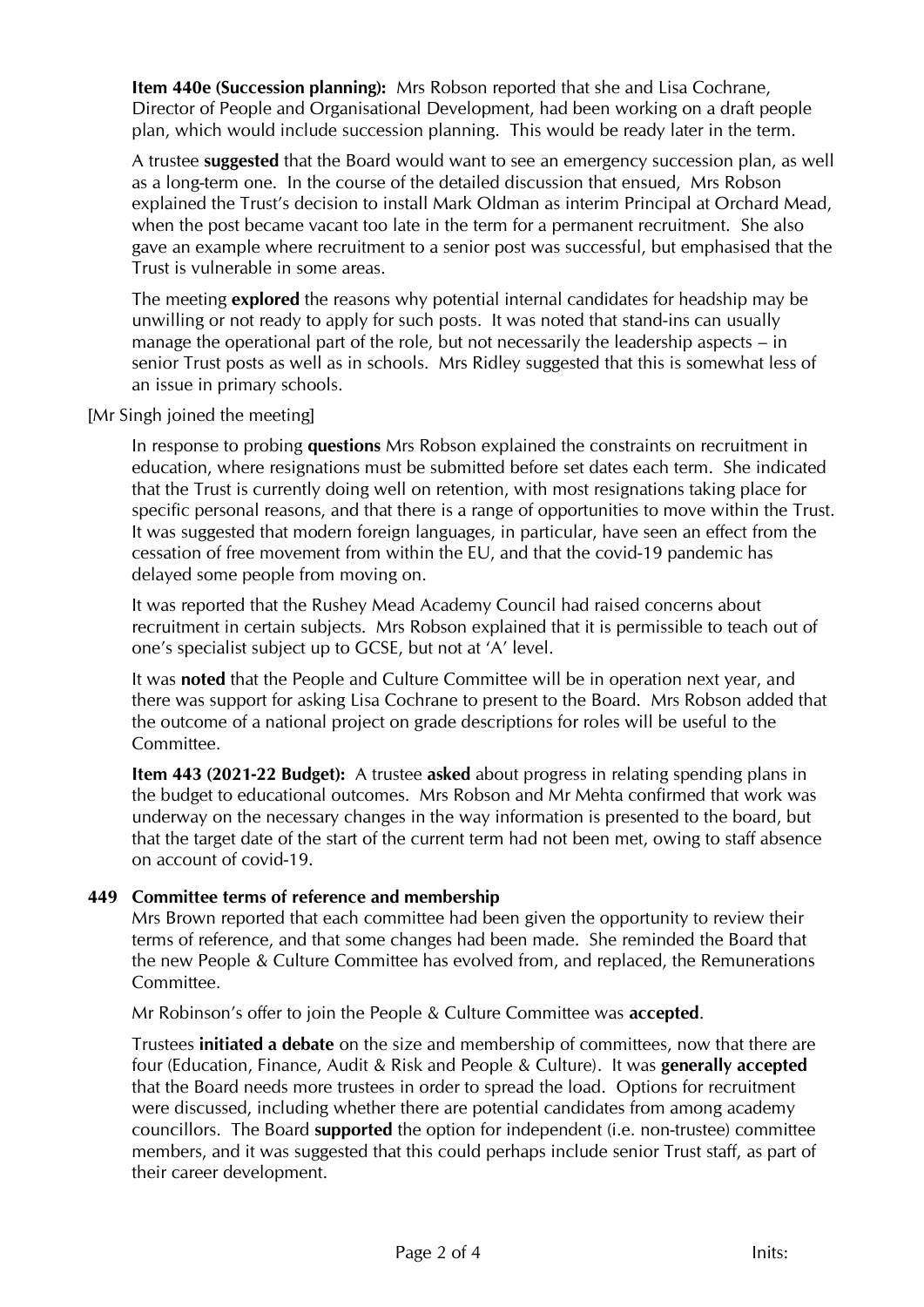The Board **affirmed** the Trust's commitment to inclusion, while recognising that the Board at present has scope for being more diverse. Trustees were **encouraged** to submit ideas on how this might be progressed.

The Board **discussed** the role of local knowledge at Board level (in comparison to professional expertise), and **recognised** the important role of academy councils in providing local knowledge.

The Board **approved** the revised terms of reference of all four committees, subject to further review as required, for example to refer more clearly to Trust strategy and to recognise the areas where two or more committee remits overlap.

The Board discussed briefly the format of meetings, recognised that both remote and inperson meetings have benefits, and **agreed** that a balance was ideal. The option of hybrid meetings was **explored**, and it was **agreed** that the Board's December meeting should allow for both remote and in-person attendance.

## **450 Trust policies**

The revised Safeguarding and Child Protection policy, which had been previously circulated, was **approved**.

## **451 Trust update**

Mrs Robson presented the Trust update, which had been previously circulated, and drew attention to several areas:

**a) Covid-19:** Mrs Robson reported that the Trust's schools are experiencing a high number of covid-19 cases, and that the vaccination programme is not being delivered smoothly by the external agencies responsible. She emphasised that the Trust's core objective has been not to close schools, on account of the damage that missed education causes to students. The Trust's approach includes measures to protect the health of staff and pupils, but does not fully follow government guidelines. Trustees **strongly endorsed** that approach.

Mrs Ridley described in detail the alterations to the normal pattern of events in primary schools, and emphasised the importance of enabling children (and their parents) to experience events such as school nativity plays and other rites of passage.

**b) Brook Mead:** Mrs Robson reported that the number of pupils joining Brook Mead is adequate, and growing slowly, but below the ideal number. She gave details of the delay in construction of permanent buildings for Brook Mead on account of a badger sett.

**c) Fosse Mead:** Mrs Ridley reported that huge changes are taking place at Fosse Mead, following its academy conversion and accession to the Trust. She commented on the hard work involved in bringing the school out of special measures, and described the high aspirations in its School Improvement Plan (equivalent to the other Trust primaries).

**d) Orchard Mead:** Mrs Robson reported in detail on a very positive parents' evening, based on responses from parents, from primary school pupils and individuals who had attended. She noted in particular that student behaviour had improved markedly, and attributed the improvements to the strong leadership of Mr Oldman and his excellent relationship with both students and parents. She added that the school is overdue an Ofsted inspection, and that while it is unlikely to be rated Good yet, it is expected to have moved from Special Measures to Requires Improvement.

In discussion, the Board **recognised** the importance of the role of Principal, and **reiterated** the need to build talent within the Trust.

**e) Complaints:** Mrs Robson reported that the Trust has been receiving an unsually high number of complaints from parents, and a few staff grievances. After discussion the Board **concluded** that one underlying factor is likely to be stress induced by covid-19. The Board